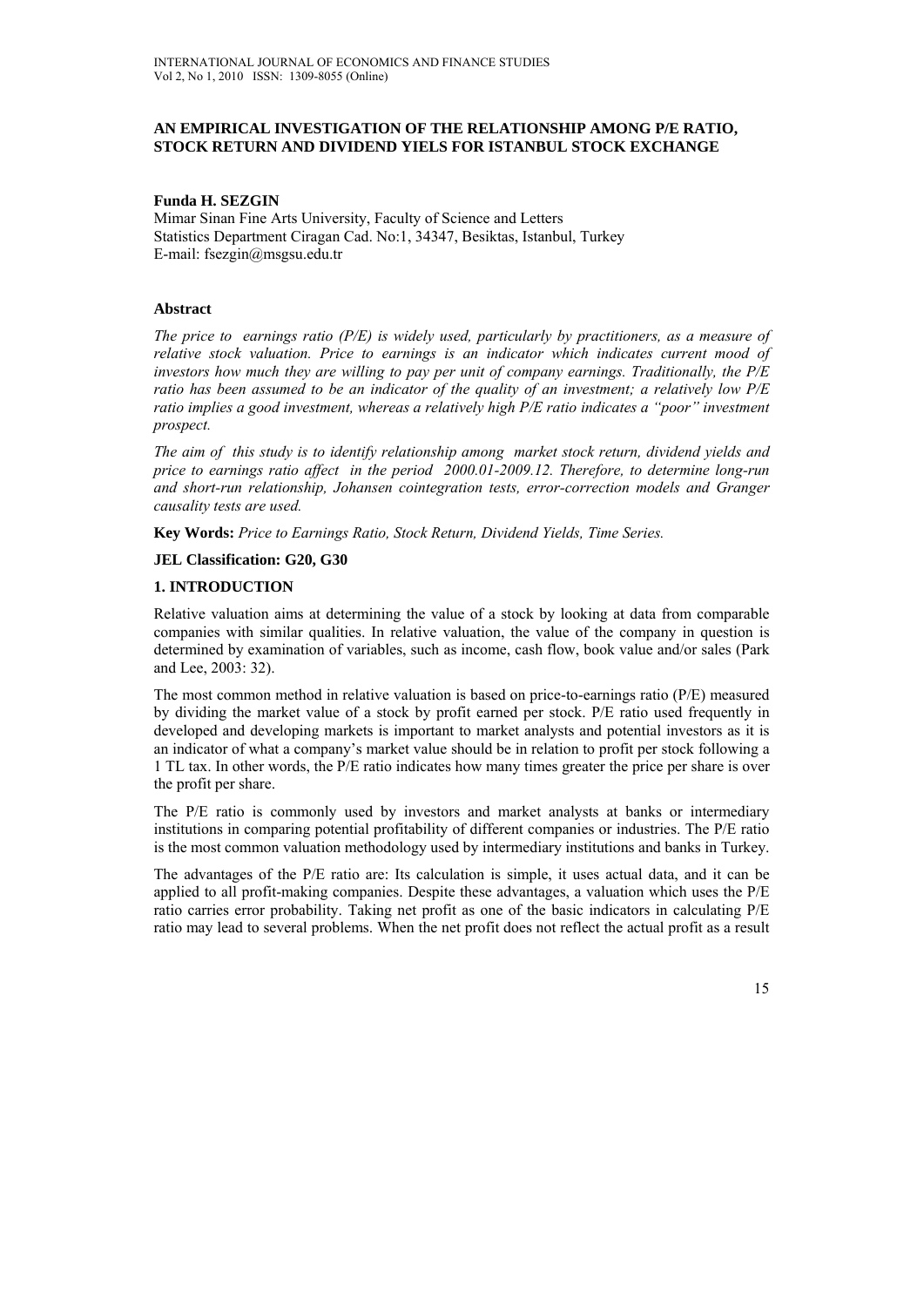of the effects of different accounting practices and inflation, the derived value can be misleading. Furthermore, that the P/E ratio can not be applied to loss-making companies, and that it is hard to find comparable companies with similar qualities for valuation are among the disadvantages of the P/E ratio(Damodaran, 2002: 453-454).

In many empirical studies, key variables such as, dividend yields, stock return, market volatility, inflation, rate of return for long-term bonds and rate of growth in earnings have been identified as factors which influence the P/E ratio. Thus, it has been put forward that the P/E ratio will have a high value in case of a high dividend yield and expected growth rate, but will drop in case of a stock return with a high value. In practical terms, most investors intuitively evaluate the stocks of companies with high P/E ratios according to high growth rate expectancy, and tend to invest more in such stocks. (Ramcharran, 2002: 168).

When making recommendations about stock investment decisions, many financial analysts go by the assumption that stocks with a low P/E ratio are low-valuated (cheap) stocks. Nicholson (1960) was the first to assert that stocks with a low  $P/E$  ratio have a better investment performance than stocks with a high P/E ratio. A consistent approach though it is, it is prone to sometimes lose validity. It can be seen in studies on the stock markets in developed countries that there are some anomalies. For example, in Basu's (1977) work, it has been identified that stocks with low P/E ratios can provide a higher financial return compared to stocks with high P/E ratios. Strategically, investors pursuing to invest in stocks with low P/E ratios should be attentive, as portfolios based only on the criteria in question may not be optimal.

This study explores the long-run and short-run relations of the dividend yield and stock return rate affecting the P/E ratio in ISE 100 index covering the 2000.01-2000.12 period, and makes an inference by testing the results of previous empirical works in the Turkish context.

# **2. LITERATURE REVIEW**

Many previous studies of the determinants of P/E use the Gordon constant growth theoretical valuation model (1962) as an expositional starting point. In this model, prices are a function of the dividend payout ratio, the required return and the growth rate in dividends. Earlier studies generally use a regression approach and specify a linear relationship between changes in these variables and changes in P/E. The earnings/price ratio (E/P) is frequently used instead of P/E because P/E goes to infinity as earnings go to zero, and because E/P is linearly related to interest rates and earnings growth (see White, 2000, Beaver and Morse, 1978, and Jain and Rosett, 2001).

While the Gordon model was derived under the simplistic assumption of constant perpetual growth, prior research shows that the Gordon variables are empirically significant determinants of P/E. Loughlin (1997) found a positive relation between P/E and both dividend payout and expected earnings growth for the S&P 500 from 1968 to 1993. White (2000) reports similar findings for a longer sample period (1926-1997). Most prior studies decompose required return into the risk-free rate and a risk premium.

A large number of papers provide evidence that low P/E stocks tend to outperform high P/E stocks. In one of the earliest studies documenting this anomaly, Basu (1975, 1977) finds that returns on portfolios of low P/E stocks are higher on average than returns on higher P/E stocks, even after adjusting for risk. Goodman and Peavy (1983, 1986) update Basu's study to address biases in the computation of systematic risk introduced by infrequent trading and find that the low P/E effect persists. Levy and Lerman (1985) incorporate transactions costs and find a low P/E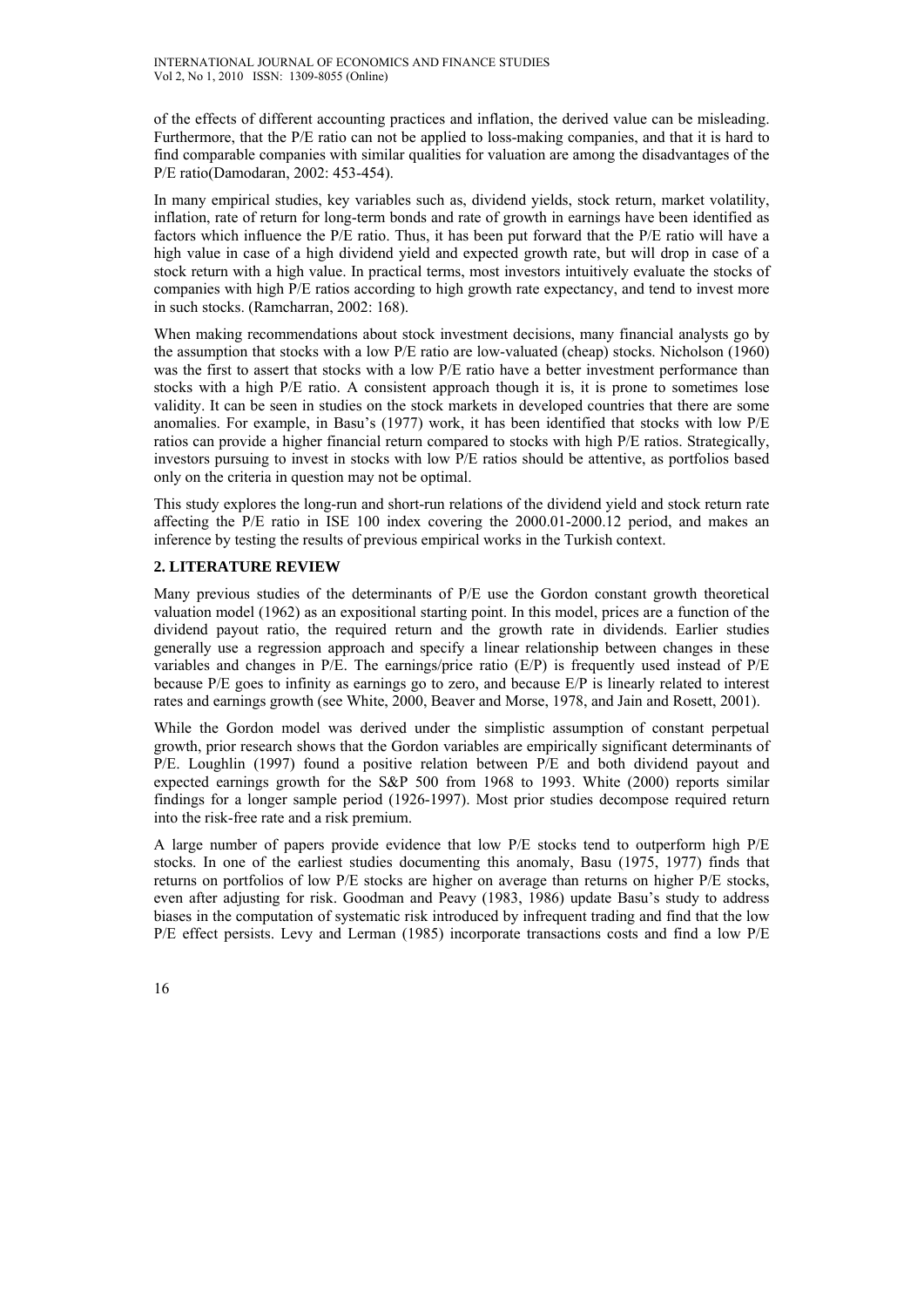effect only if transactions costs are minimal. Additional studies show that the low P/E effect may be a proxy for the size effect (Banz and Breen (1986) and Goodman and Peavy (1986)) and show that the P/E effect may occur predominately in January (Jaffe, Keim and Westerfield, 1989). Elfakhani (1994) examines the size and low P/E effects using a sample of Canadian stocks and finds that small Canadian firms earn higher risk-adjusted excess returns than large firms. However, he finds no support for the low P/E effect except in quarters ending in December.

Campbell and Shiller (1998, 2001) argue that the time series P/E is mean reverting and provide evidence that valuation ratios have been historically accurate in forecasting stock price changes. If P/E is mean reverting and the ratio takes on a value substantially above or below the mean, mean reversion implies that future prices, earnings, or both must be at least partially forecastable.

Carlson, Pelz and Wohar (2002) find statistical evidence of an upward shift in the mean of the time series P/E ratio for the S&P 500 Index. This structural break in the mean P/E series indicates that the new mean P/E ratio is substantially higher than the historical long run average P/E ratio. Rules that detect overvaluation by comparing the current absolute value of P/E to historical averages will be misleading if the historical average P/E has increased.

Fairfield (1994) shows that P/E is a function of expected *changes* in future profitability while the Price to Book ratio (P/B) is a function of the expected *level* of future profitability. Her model predicts that P/B should correlate positively with the future return on book value and P/E should correlate positively with growth in earnings. Evidence supports this prediction and indicates that different P/E – P/B combinations are associated with distinct patterns of future profitability.

Bremer and Sweeney (1991) look at Fortune 500 firms with large one-day price changes between 1962 and 1986 and find that losers earn an average of 3.95% over the five days following a price drop of 10 percent or greater (virtually no excess returns were found for winners). Fama and French (1992), show that low price-to-book value stocks and low P/E stocks outperformed the market significantly during the 1963-1990 period. Similar results for contrarian investment strategies have been found by Lakonishok, Shleifer and Vishny (1994) and Fuller, Huberts and Levinson (1993), among others.

Although many previous empirical studies have investigated the relationship between stock returns and fundamental ratios such as P/E ratio, dividend yield and book-to-market ratio, the results are ambiguous.

Basu (1983) and Banz and Rolf (1981), among others, find evidence that stock returns are positively affected by their fundamental values. On the other hand, studies by Fama and French (1992, 1988), and Basu (1975) give contradictory results. They find that stock returns are negatively affected by their fundamental values.

# **3. EMPRICAL ANALYSIS**

In this section variables of price to earnings ratio (PE), dividends yields (DY) and common stock return ratio (RE) raw data features are examined, tests of stationarity are applied and then long-run and short-run relationship among variables are researched. Granger causality test will be carried out for the direction of relationships.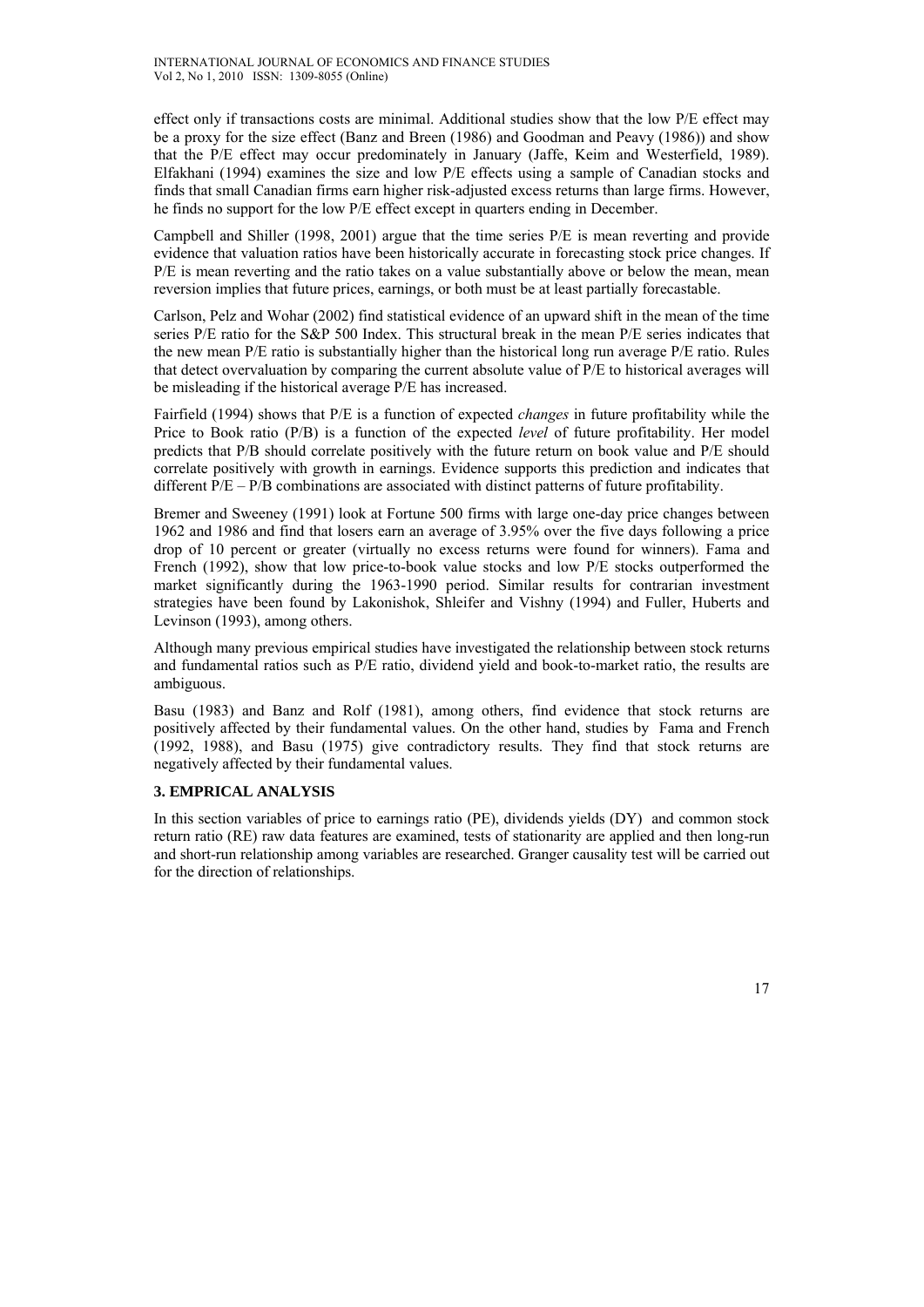# **3.1. Data Description**

In this study PE, DY and RE ratios are examined for ISE 100 index. The ISE National-100 index is used as a main indicator of the National Market. We obtain data from www.imkb.gov.tr. The period between 2000.01 and 2009.12 is handled. Eviews 7.0 software is used to compute. The descriptive statistics for all variables is shown in Table 1.

| <b>Statistics</b> | PЕ    | RE      | DY   |
|-------------------|-------|---------|------|
| Mean              | 34.16 | 0.67    | 2.23 |
| Median            | 14.26 | 0.45    | 2.35 |
| Maximum           | 824.4 | 5.45    | 6.45 |
| Minimum           | 5.93  | $-0.47$ | 0.00 |
| Stan. Dev.        | 93.07 | 0.95    | 0.66 |
| <b>Skewness</b>   | 6.55  | 1.95    | 2.00 |
| Kurtosis          | 50.33 | 8.20    | 3.64 |

|  |  | <b>Table 1: Descriptive Statistics of Variables</b> |  |
|--|--|-----------------------------------------------------|--|
|--|--|-----------------------------------------------------|--|

The standard deviation of PE ratio is larger than RE and DY variables. It shows that raw data of PE ratios has very large range. Because of this PE has more volatile behavior than the other variables.

## **3.2. Results for Stationarity Tests**

The test results of unit root in Table 2 show that the null hypothesis related to stationary of levels for stock return, PE ratio and dividend yields series cannot be rejected. However, when the null hypothesis of nonstationarity of first difference is tested, it is rejected at 5%, 1% and 10% level of significance as shown in Table 2.

#### **Table 2: Unit Root Tests on Level and First Difference**

| <b>Variables</b>                     | Level     | p value | First<br><b>Difference</b> | p value   |  |
|--------------------------------------|-----------|---------|----------------------------|-----------|--|
| RE                                   | 1.9921    | 0.9890  | $-13.131$                  | $0.0000*$ |  |
| P/E                                  | $-2.5818$ | 0.2892  | $-6.1451$                  | $0.0000*$ |  |
| DY                                   | $-0.8426$ | 0.9587  | $-5.4241$                  | $0.0001*$ |  |
| *Stationarity at 5%,1% and 10% level |           |         |                            |           |  |

Variables are taken into analysis as first difference since they are not stationary on level.

## **3.3. Results for Johansen Cointegration Test**

Table 3 presents the Johansen cointegration results. According to Table 3 it is seen that there is a long-term cointegration relation and 1 cointegration vectors to supply that relation.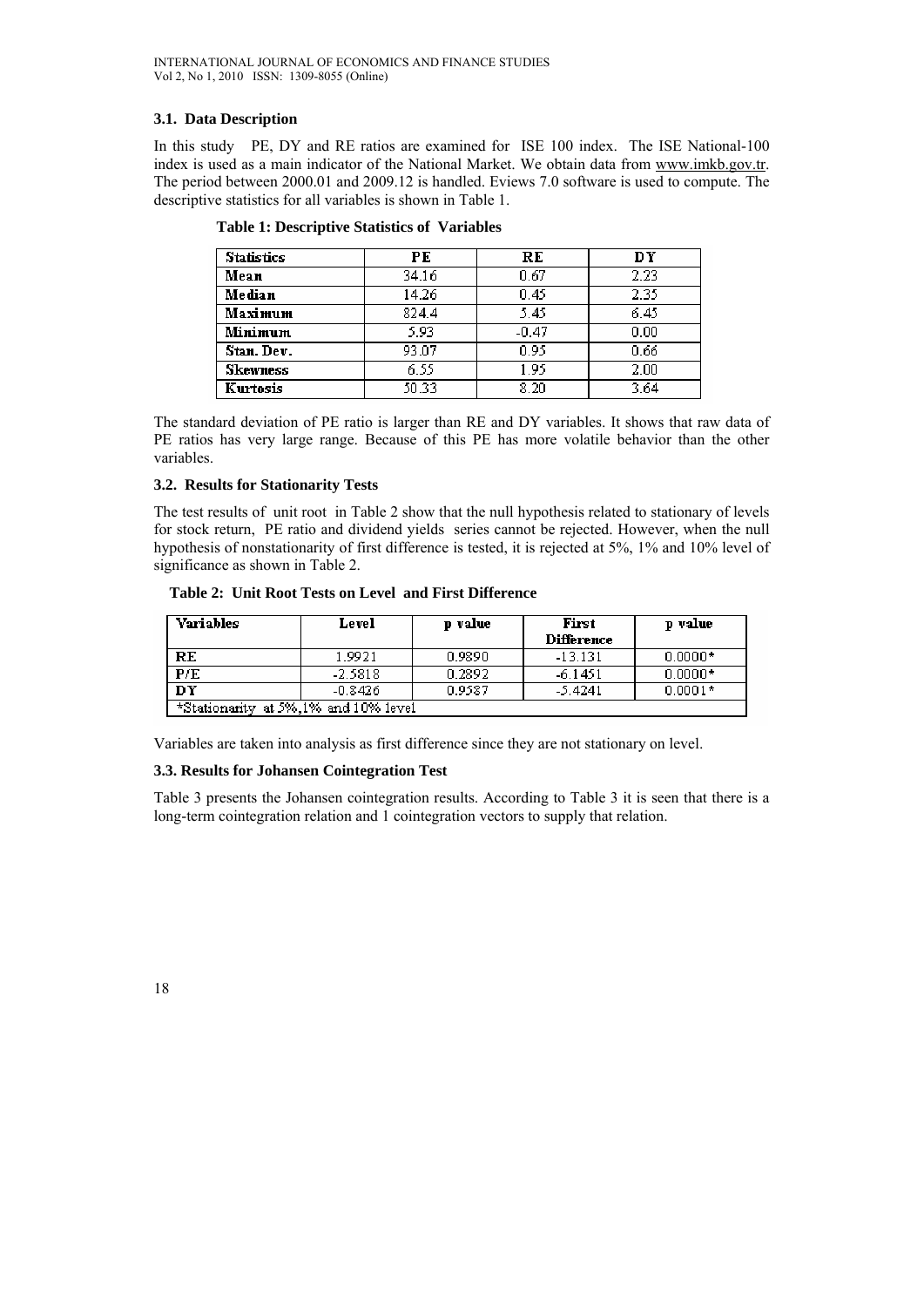| Series: RE PE DY                                                       |                                                               |           |                |         |  |
|------------------------------------------------------------------------|---------------------------------------------------------------|-----------|----------------|---------|--|
| Lags interval (in first differences): 1 to 2                           |                                                               |           |                |         |  |
| Unrestricted Cointegration Rank Test (Trace)                           |                                                               |           |                |         |  |
| <b>Hypothesized</b><br>Trace<br>0.05                                   |                                                               |           |                |         |  |
| No. of CE(s)                                                           | Eigenvalue                                                    | Statistic | Critical Value | Prob.** |  |
| None*                                                                  | 0.160150                                                      | 42.30337  | 29.79707       | 0.0011  |  |
| At most 1                                                              | 0.042987                                                      | 10.88767  | 15.49471       | 0.2185  |  |
| At most 2                                                              | 0.016413                                                      | 2.978765  | 3.841466       | 0.0844  |  |
|                                                                        | Trace test indicates 1 cointegrating eqn(s) at the 0.05 level |           |                |         |  |
|                                                                        | * denotes rejection of the hypothesis at the 0.05 level       |           |                |         |  |
| **MacKinnon-Haug-Michelis (1999) p-values                              |                                                               |           |                |         |  |
| Unrestricted Cointegration Rank Test (Maximum Eigenvalue)              |                                                               |           |                |         |  |
| <b>Hypothesized</b><br>Max-Eigen<br>0.05                               |                                                               |           |                |         |  |
| No. of CE(s)                                                           | Eigenvalue                                                    | Statistic | Critical Value | Prob.** |  |
| None*                                                                  | 0.160150                                                      | 31.41570  | 21.13162       | 0.0013  |  |
| At most 1                                                              | 0.3880                                                        |           |                |         |  |
| At most 2                                                              | 0.0844                                                        |           |                |         |  |
| Max-eigenvalue test indicates 1 cointegrating eqn(s) at the 0.05 level |                                                               |           |                |         |  |
| * denotes rejection of the hypothesis at the 0.05 level                |                                                               |           |                |         |  |
| **MacKinnon-Haug-Michelis (1999) p-values                              |                                                               |           |                |         |  |

## **Table 3: Cointegration Test Results**

# **Table 4: Cointegrating Equation Results**

|                                                                        | 1 Cointegrating Equation(s): | Log likelihood | -991.1083 |  |
|------------------------------------------------------------------------|------------------------------|----------------|-----------|--|
| [Normalized cointegrating coefficients (standard error in parentheses) |                              |                |           |  |
| D(PE)                                                                  | D(RE)                        | D(DY)          |           |  |
| 1.000000                                                               | 22.68775                     | -45.21874      |           |  |
|                                                                        | (17.1311)                    | (11.5364)      |           |  |

When taking a look at the results of cointegration equation; RE effects negatively on PE in longrun. Namely, there is a reverse relationship between two variables. Fama and French (1998), Poterba and Summers (1988) report negative relationship long-run between PE and RE. Furthermore, DY ratio effects possitively on PE in long-run. This result obtained for ISE 100 index is similar with many studies in the literature.

## **4.4. Results for Error Correction Model (ECM)**

The results for error correction model are reported in Table 5. ECM is used to test for the shortrun equilibrium relationships among the variables under study.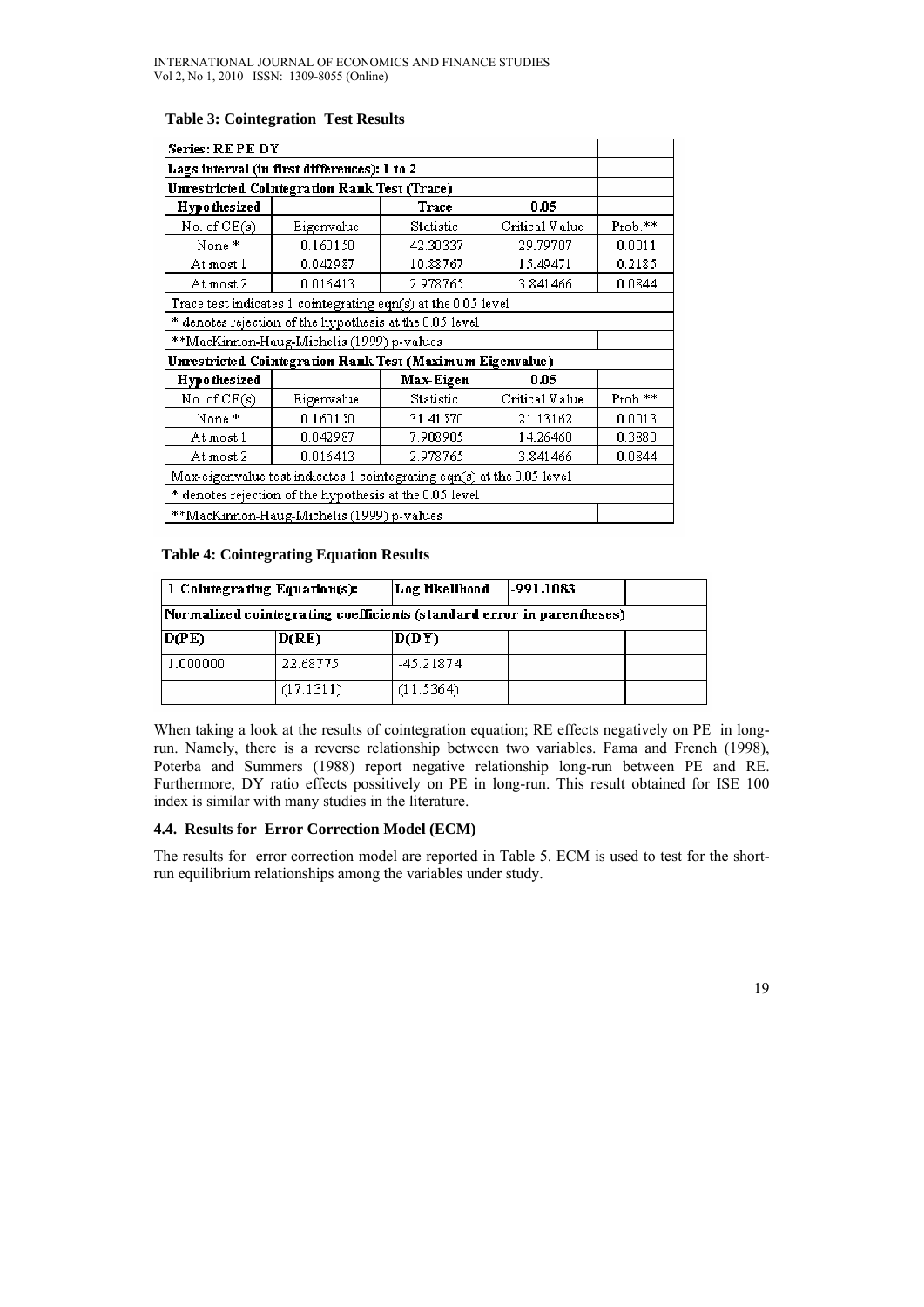| Error Correction: | D(PE)       | D(RE)       | D(DY)       |  |
|-------------------|-------------|-------------|-------------|--|
| CointEq l         | 9.93E-06    | 3.20E-05    | 2.00E-05    |  |
|                   | $(1.6E-06)$ | $(6.0E-06)$ | $(7.9E-06)$ |  |
|                   | 16.345191   | 5.301291 آ  | 12.534791   |  |

|  |  | Table 5: Error Correction Model (ECM) Results |  |  |  |
|--|--|-----------------------------------------------|--|--|--|
|--|--|-----------------------------------------------|--|--|--|

It is shown that each coefficient of error correction is significant when taking a look at the results of error correction mechanism, and there is a short-run relationships among variables.

# **4.5. Results of Granger Causality Test**

Granger test is applied to determine existance and direction of causality among variables. Granger-causality test is very sensitive to the number of lags included in the regression. Both the Akaike (AIC) and Schwarz Information Criteria (SC) have been used in order to find an appropriate number of lags. After these requirements have been satisfied, Granger-causality tests are computed.

## **Table 6 : Lag Selection Results**

| lags | AIC   | SC    |
|------|-------|-------|
|      | 21.56 | 18.42 |
| 2    | 21.01 | 22.84 |
| 2    | 28.57 | 25.03 |
|      | 24.63 | 22.88 |
| 6    | 23.92 | 19.21 |
| 8    | 18.34 | 15.49 |
| 10   | 14.04 | 11.52 |
| 12   | 13.51 | 10.07 |

According to Table 6 result of test are obtained for 12 lags.

 **Table 7: Granger Causality Tests Results** 

| Pairwise Granger Causality Tests<br>Sample: 2000M01 2009M12<br>Lags: 12 |     |             |          |  |  |
|-------------------------------------------------------------------------|-----|-------------|----------|--|--|
| Null Hypothesis:                                                        | Obs | F-Statistic | Prob.    |  |  |
| DPE does not Granger Cause DDY                                          | 119 | 1.47585     | 0.1288   |  |  |
| DDY does not Granger Cause DPE                                          |     | 1.69140     | 0.0300   |  |  |
| DPE does not Granger Cause DRE                                          | 119 | 1.32581     | 0.1994   |  |  |
| DRE does not Granger Cause DPE                                          |     | 11.5065     | $1.E-20$ |  |  |
| DRE does not Granger Cause DDY                                          | 119 | 1.30217     | 0.2129   |  |  |
| DDY does not Granger Cause DRE                                          |     | 11.5954     | $7.E-21$ |  |  |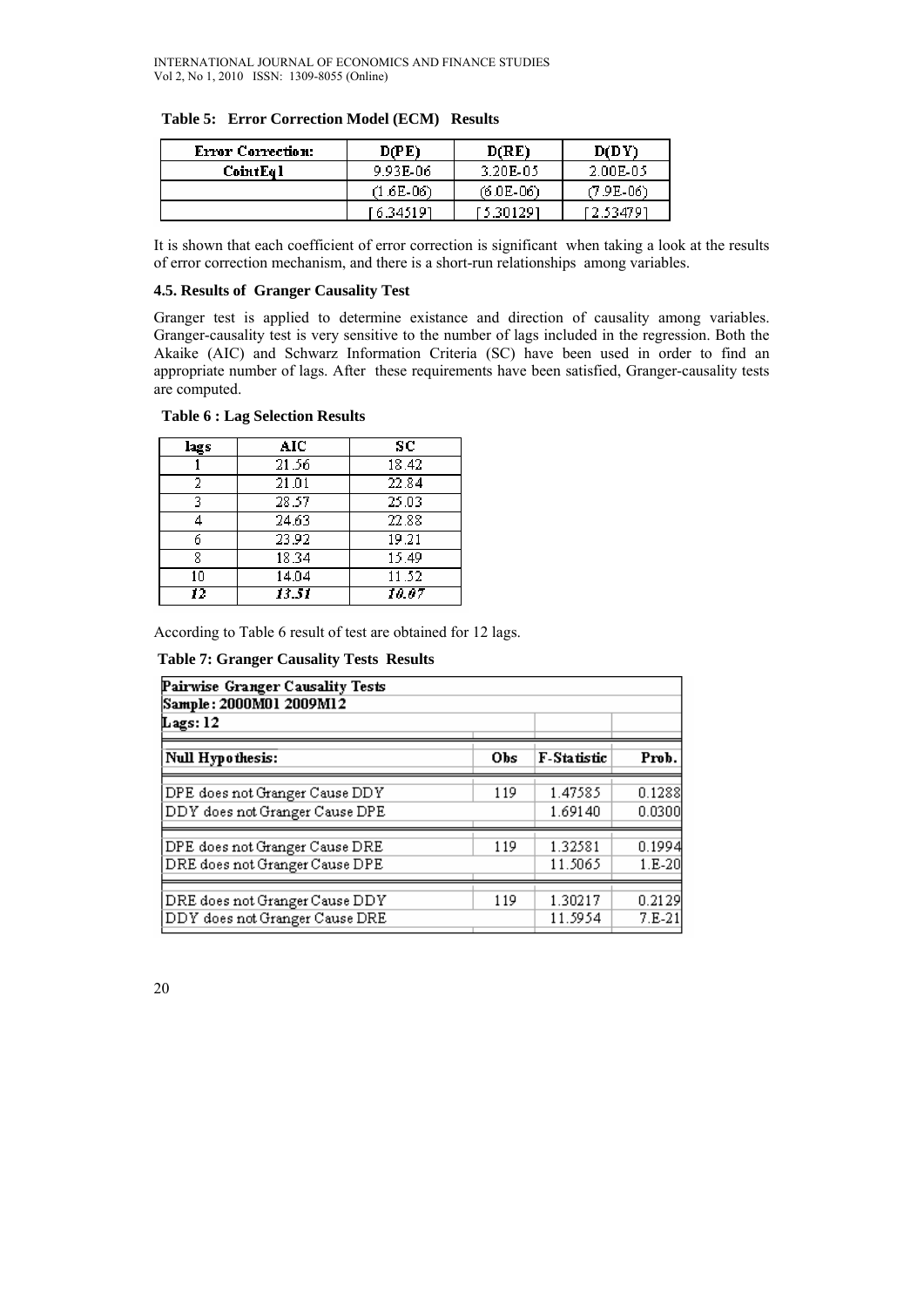There are unidirectional Granger-causalities from DY to PE (*DY→PE)*, RE to PE (*RE→PE)* and DY to  $RE(DY \rightarrow RE)$ .

# **5. CONCLUSION**

The P/E ratio is widely used, particularly by practitioners, as a measure of relative stock valuation. P/E ratio is an indicator which indicates current mood of investors how much they are willing to pay per unit of company earnings. The stock price and the earnings per share determine the value of the ratio. P/E increases when investors are willing to pay more per unit of earnings while the earnings remain stable. P/E also grows when both the stock price and the earnings per share increase, however, the increase of stock price must be sharper than the increase in the earnings per share. Another scenario of increasing P/E take place, when stock price remain stable despite there is a decrease in the earnings per share. The price earnings ratio does not change when there is a balance between the growth of the stock price and the earnings per share.

In this research, all data used are quantitative. The purpose of this study is to put forward the longrun and short-run relation among  $P/E$ , RE and DY variable which are one of the most important financial indicators. Tests of ADF is applied for stability first difference relating to data for the period 2000.01-2009.12 of ISE 100 index. When taking a look at the descriptive statistical values of series, volatility of P/E variable appears higher.PE carries a serie character showing more variation than RE and DY in the handled period for Turkey. As a result of cointegration test and error-correction models (ECM), there is relationship among variables long-run and short-run. RE effects negatively on PE in long-run and DY ratio effects possitively on PE in long-run. Furthermore it is understood that there are unidirectional Granger-causalities from DY to PE  $(DY \rightarrow PE)$ , RE to PE ( $RE \rightarrow PE$ ) and DY to RE ( $DY \rightarrow RE$ ).

# **BIBLIOGRAPHY**

Anderson K. and Brooks C. (2005), "Decomposing the Price-Earnings Ratio", *Journal of Asset Management*, 6 (3), pp. 456-469.

Aydoğan K. and Gürsoy G. (2000), "P/E and Price-to-Book Ratios as Predictors of Stock Returns in Emerging Equity Markets", *Emerging Markets Quarterly*, 4 (4), pp.60-67.

Basu S. (1975), "The Information Content of Price-Earnings Ratios", *Financial Management,* 4 (2), pp. 53-64.

Basu S. (1977), "Investment Performance of Common Stocks in Relation to Their Price- Earnings Ratios: A Test of the Efficient Market Hypothesis", *The Journal of Finance*, 32 (3), pp.663-682.

Basu S. (1983), "The Relationship Between Earnings Yield, Market Value, and Return for NYSE Common Stocks: Further Evidence", *Journal of Financial Economics*, 12 (4), pp. 129-156.

Beaver W. and Morse D. (1978), "What Determines Price-Earnings Ratios?", *Financial Analysts Journal*, 34 (4), pp. 65-76.

Banz and Rolf W. (1981), "The Relationship Between Return and Market Value Stocks". *Journal of Financial Economics*, 9 (1), pp.3-18.

Banz R.W. and Breen W. (1986), "Sample-Dependent Results Using Accounting and Market Data: Some Evidence", *The Journal of Finance* 41(2), 1986, pp. 779-793.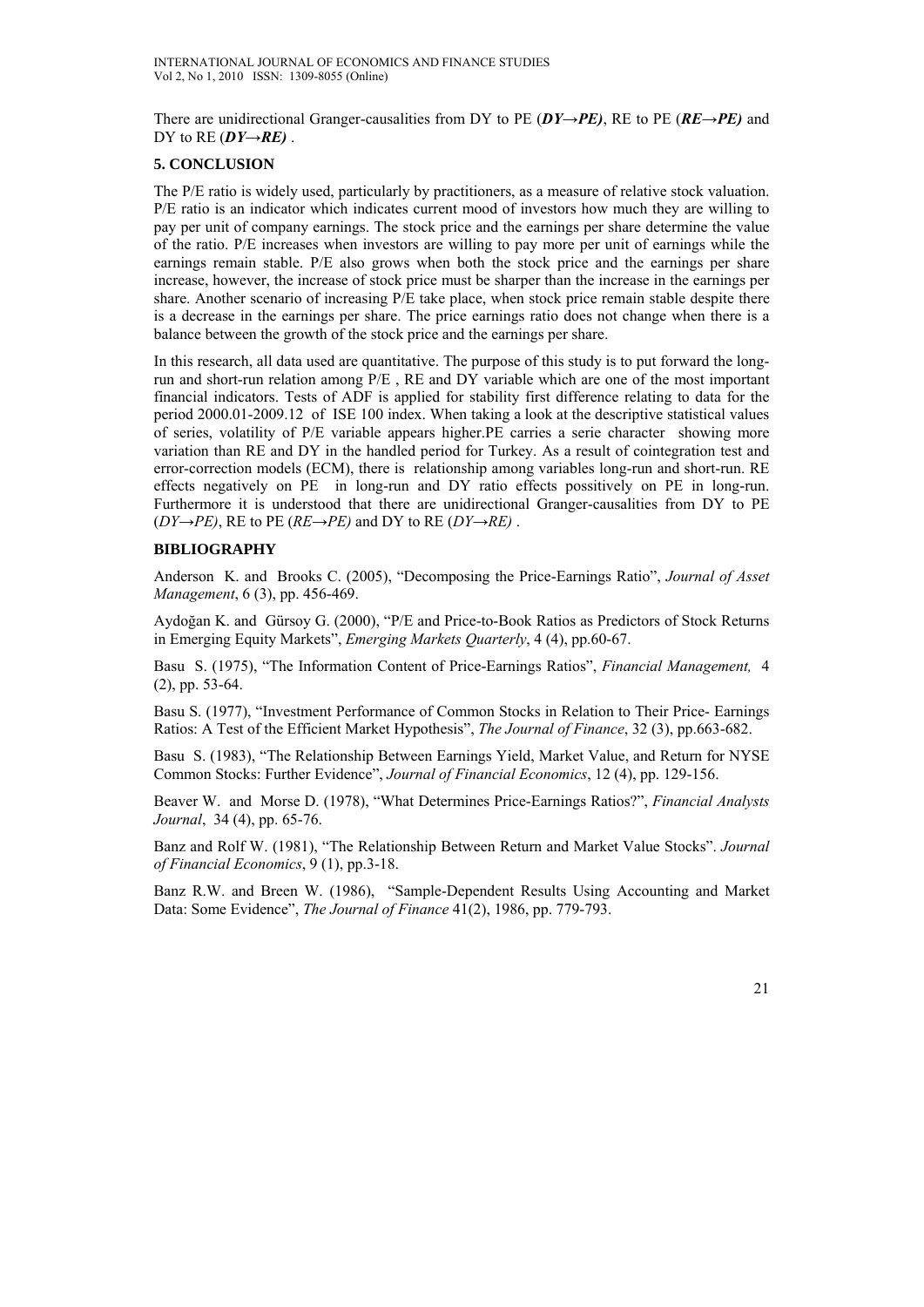Bremer, M. and Sweeney R. J. (1991), "The Reversal of Large Stock Price Decreases", *Journal of Finance*, 46 (3), pp.747-54.

Campbell J.Y. and Shiller, R. R. (1988), "The Dividend-Price Ratio and Expectations of Future Dividends and Discount Factors", *Review of Financial Studies*, 1 (3), pp.195-228.

Campbell J. Y. and Shiller R. R. (2001), "Valuation Ratios and the Long-Run Stock Market Outlook: An Update", NBER Working Paper, No: 8221.

Carlson J. B., Pelz E. A. and Wohar M.E. (2002), "Will Valuation Ratio Revert to Historical Means?", *Journal of Portfolio Management*, 28 (4), pp. 23-36.

Damodaran A. (2002), Investment Valuation: Tools and Techniques for Determining the Value of Any Asset, John-Wiley & Sons Inc., New York.

Dudney D., Jirasakuldech B. and Zorn T. (2001), "Do Residual Earnings Price Ratios Explain Cross-Sectional Variations in Stock Returns?", http://69.175.2.130/~finman/Reno/Papers/residualepratiosfma009.pdf, [ Accessed 16.05.2010].

Elfakhani S. (1994), "Portfolio Performance and the Interaction between Systematic Risk, Firm Size and Price-Earnings Ratio: The Canadian Evidence", *Review of Financial Economics*, 3 (2), pp. 51-70.

Fama E. and French K. (1988), "Dividends Yields and Expected Stock Returns", *Journal of Financial Economics,* 22 (2), pp. 3-25.

Fama E. and French K. (1992), "The Cross-Section Of Expected Stock Returns", *Journal of Finance*, 47 (3), pp. 427-465.

Fairfield P. M. (1994), "P/E, P/B and the Present Value of Future Dividends", *Financial Analysts Journal*, 50 (4), pp. 23-32.

Fuller R. L. and Levinson M. (1993), "Returns to E/P Strategies, Higgledy-Piggledy Growth, Analysts' Forecast Errors, and Omitted Risk Factors", *Journal of Portfolio Management*, 19 (2), 13-34.

Gordon M. J. (1962), "The Savings Investment and Valuation of a Corporation", *The Review of Economics and Statistics*, 44 (1), pp. 37-51.

Goodman, D.A. and J.W. Peavy, 1983. "Industry Relative Price-Earning Ratios as Indicators of Investment Returns", *Financial Analysts Journal*, 39 (2), pp.60-64.

Goodman, D.A. and J.W. Peavy , "The Interaction of Firm Size and Price-Earnings Ratio on Portfolio Performance", *Financial Analysts Journal* 42 (3), 1986, pp. 9-12.

Gompers P. A, Ishii L. J. and Metrick A. (2003), "Corporate Governance & Equity Prices", *Quarterly Journal Of Economics*, 118 (1), pp.107-158.

Hossein A. (2007), "A Quantitative Study of the P/E Ratio on the Swedish Market", http://www.essays.se/essay/e5d01fd033/ ,[ Accessed 12.02.2010].

Jaffe J., Keim D. and Westerfield R. (1989), "Earnings, Yields, Market Values and Stock Returns", *Journal of Finance,* 44 (1), pp. 135-148.